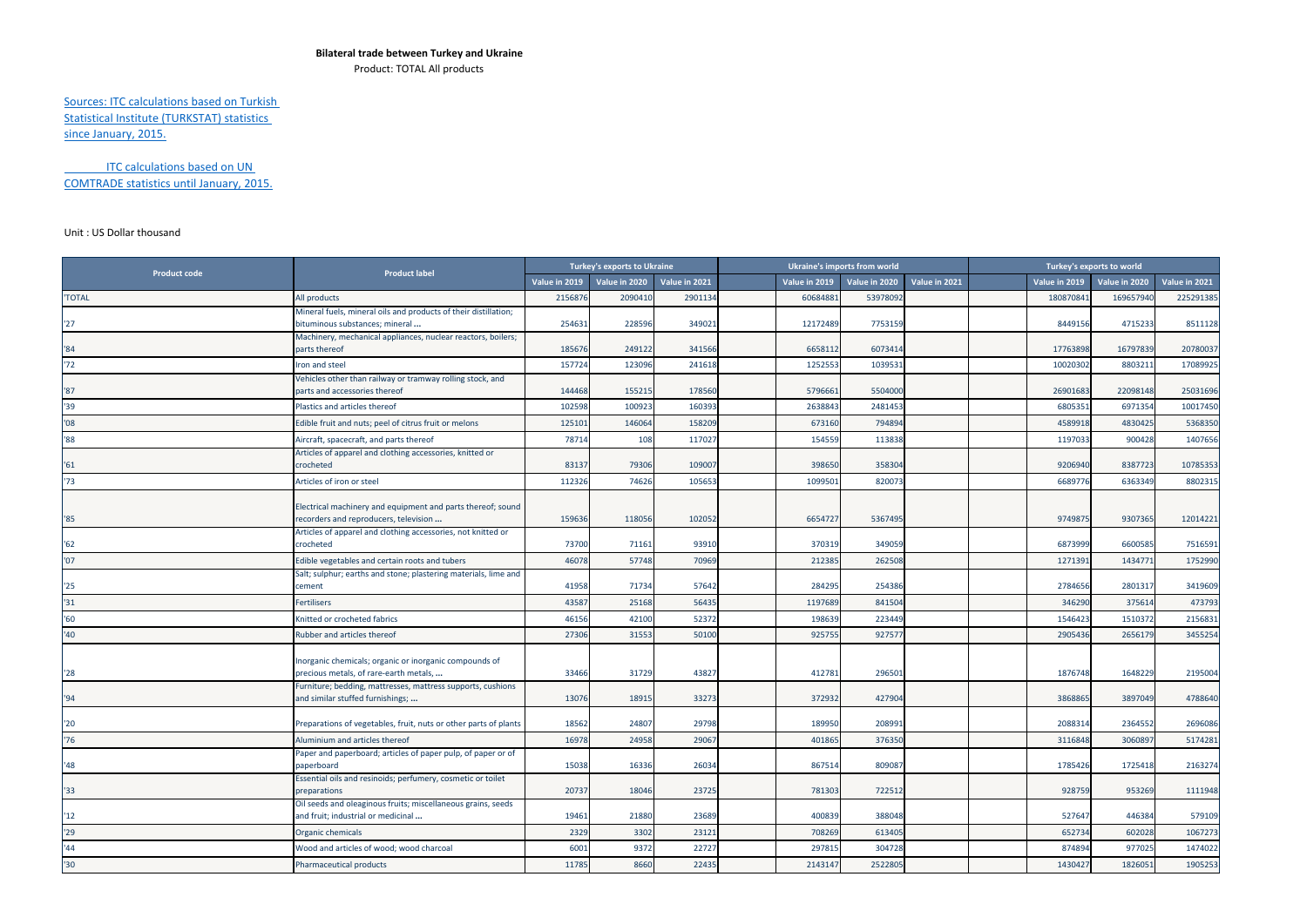| '38'            | Miscellaneous chemical products                                                                       | 16552 | 15287 | 21762 | 1329905 | 133457 |  | 764666  | 1157492 | 1221685  |
|-----------------|-------------------------------------------------------------------------------------------------------|-------|-------|-------|---------|--------|--|---------|---------|----------|
| '83             | Miscellaneous articles of base metal                                                                  | 17858 | 18172 | 2116  | 27925   | 31622  |  | 95012   | 98453   | 1238188  |
| '03             | Fish and crustaceans, molluscs and other aquatic<br>invertebrates                                     | 10753 | 14868 | 18722 | 644617  | 68027  |  | 97638   | 101456  | 1298893  |
|                 | Other made-up textile articles; sets; worn clothing and worn                                          |       |       |       |         |        |  |         |         |          |
| '63             | textile articles; rags<br>Tanning or dyeing extracts; tannins and their derivatives;                  | 17172 | 17472 | 1828  | 35496   | 36724  |  | 2114705 | 2521487 | 2895353  |
| '32             | dyes, pigments and other colouring                                                                    | 18044 | 14800 | 18218 | 37727   | 40178  |  | 86935   | 891226  | 1130425  |
| '19             | Preparations of cereals, flour, starch or milk; pastrycooks'<br>products                              | 12490 | 16843 | 17904 | 20074   | 24147  |  | 1911098 | 207903  | 2170299  |
| '54             | Man-made filaments; strip and the like of man-made textile<br>materials                               | 2163  | 19450 | 1765  | 23449   | 17471  |  | 152088  | 133352  | 1871798  |
| 52              | Cotton                                                                                                | 2597  | 25420 | 1686  | 145158  | 13224  |  | 1732443 | 1463452 | 2266109  |
| '90             | Optical, photographic, cinematographic, measuring, checking,<br>precision, medical or surgical        | 7781  | 12313 | 1679  | 105375  | 124780 |  | 1182722 | 1317769 | 1421027  |
| 164             | Footwear, gaiters and the like; parts of such articles                                                | 13180 | 11082 | 16496 | 43851   | 40339  |  | 95845   | 82944   | 1082060  |
| '57             | Carpets and other textile floor coverings                                                             | 13350 | 11855 | 1500  | 4490    | 3908   |  | 255389  | 262104  | 3240304  |
| 96              | Miscellaneous manufactured articles                                                                   | 10918 | 11108 | 1474  | 30282   | 50245  |  | 93344   | 90216   | 954177   |
| '17             | Sugars and sugar confectionery                                                                        | 11714 | 12160 | 1341  | 70486   | 7409   |  | 64120   | 67079   | 993605   |
| '71             | Natural or cultured pearls, precious or semi-precious stones,<br>precious metals, metals clad         | 4204  | 8036  | 12613 | 94362   | 16258  |  | 733284  | 669343  | 10962233 |
| '56             | Wadding, felt and nonwovens; special yarns; twine, cordage,<br>ropes and cables and articles thereof  | 8229  | 10367 | 1258  | 141402  | 18011  |  | 81499   | 955758  | 1073483  |
| '34             | Soap, organic surface-active agents, washing preparations,<br>lubricating preparations, artificial    | 10221 | 10450 | 12362 | 370630  | 43470  |  | 871131  | 1124841 | 1015708  |
| '24             | Tobacco and manufactured tobacco substitutes                                                          | 15109 | 7396  | 12265 | 49660   | 557490 |  | 909792  | 909214  | 781679   |
| '69             | Ceramic products                                                                                      | 6970  | 6067  | 11167 | 23884   | 22018  |  | 1166848 | 124754  | 1616448  |
| '55             | Man-made staple fibres                                                                                | 1095  | 11514 | 1084  | 20868   | 19975  |  | 136760  | 117904  | 1728311  |
| '70             | Glass and glassware                                                                                   | 3649  | 2648  | 8412  | 32038   | 30746  |  | 109756  | 105236  | 1357984  |
|                 | Articles of stone, plaster, cement, asbestos, mica or similar                                         |       |       |       |         |        |  |         |         |          |
| '68             | materials                                                                                             | 2573  | 3987  | 7402  | 22685   | 21367  |  | 1421935 | 1474613 | 1861516  |
| '58             | Special woven fabrics; tufted textile fabrics; lace; tapestries;<br>trimmings; embroidery             | 9472  | 9056  | 7273  | 6327    | 5970   |  | 41682   | 37875   | 464337   |
| '93             | Arms and ammunition; parts and accessories thereof                                                    | 9557  | 16407 | 7211  |         |        |  | 40289   | 652616  | 1085569  |
| '35'            | Albuminoidal substances; modified starches; glues; enzymes                                            | 3655  | 3680  | 5288  | 112613  | 122198 |  | 235358  | 250994  | 340707   |
| '18             | Cocoa and cocoa preparations                                                                          | 5307  | 6823  | 4170  | 327141  | 375925 |  | 66589   | 653018  | 775544   |
| '42             | Articles of leather; saddlery and harness; travel goods,<br>handbags and similar containers; articles | 3000  | 2889  | 4130  | 121428  | 97185  |  | 351246  | 284832  | 413427   |
| '21             | Miscellaneous edible preparations                                                                     | 2667  | 3183  | 4117  | 43970   | 48487  |  | 76386   | 80933   | 877882   |
| '74             | Copper and articles thereof                                                                           | 4346  | 5279  | 3629  | 12448   | 11511  |  | 152453  | 1581015 | 2600107  |
| '26             | Ores, slag and ash                                                                                    | 3388  | 1043  | 3093  | 52778   | 39519  |  | 1229509 | 1384359 | 2167634  |
| '41             | Raw hides and skins (other than furskins) and leather                                                 | 2047  | 1652  | 2798  | 15315   | 14186  |  | 234100  | 155984  | 253124   |
| '95             | Toys, games and sports requisites; parts and accessories<br>thereof                                   | 1504  | 932   | 2792  | 32821   | 33171  |  | 14854   | 128870  | 183594   |
| '82             | Tools, implements, cutlery, spoons and forks, of base metal;<br>parts thereof of base metal           | 2173  | 2705  | 2772  | 25671   | 25247  |  | 269683  | 255321  | 326139   |
| "59"            | Impregnated, coated, covered or laminated textile fabrics;<br>textile articles of a kind suitable     | 1614  | 4073  | 2622  | 155316  | 159403 |  | 297718  | 256572  | 308164   |
| '65             | Headgear and parts thereof                                                                            | 891   | 1199  | 2070  | 15553   | 16842  |  | 42340   | 53137   | 67303    |
| 10 <sup>1</sup> | <b>Cereals</b>                                                                                        | 243   | 11105 | 1963  | 180818  | 178912 |  | 345165  | 28997   | 416758   |
| 11              | Products of the milling industry; malt; starches; inulin; wheat<br>gluten                             | 950   | 1215  | 1031  | 35084   | 35161  |  | 1309671 | 1187771 | 1440913  |
| '02             | Meat and edible meat offal                                                                            | 166   | 23    | 967   | 158604  | 165010 |  | 639752  | 56993   | 878988   |
| '09             | Coffee, tea, maté and spices                                                                          | 278   | 397   | 961   | 222434  | 25129  |  | 211864  | 257132  | 271383   |
|                 | Railway or tramway locomotives, rolling stock and parts                                               |       |       |       |         |        |  |         |         |          |
| '86             | thereof; railway or tramway track fixtures                                                            | 45    | 198   | 899   | 201637  | 101297 |  | 142993  | 145736  | 242418   |